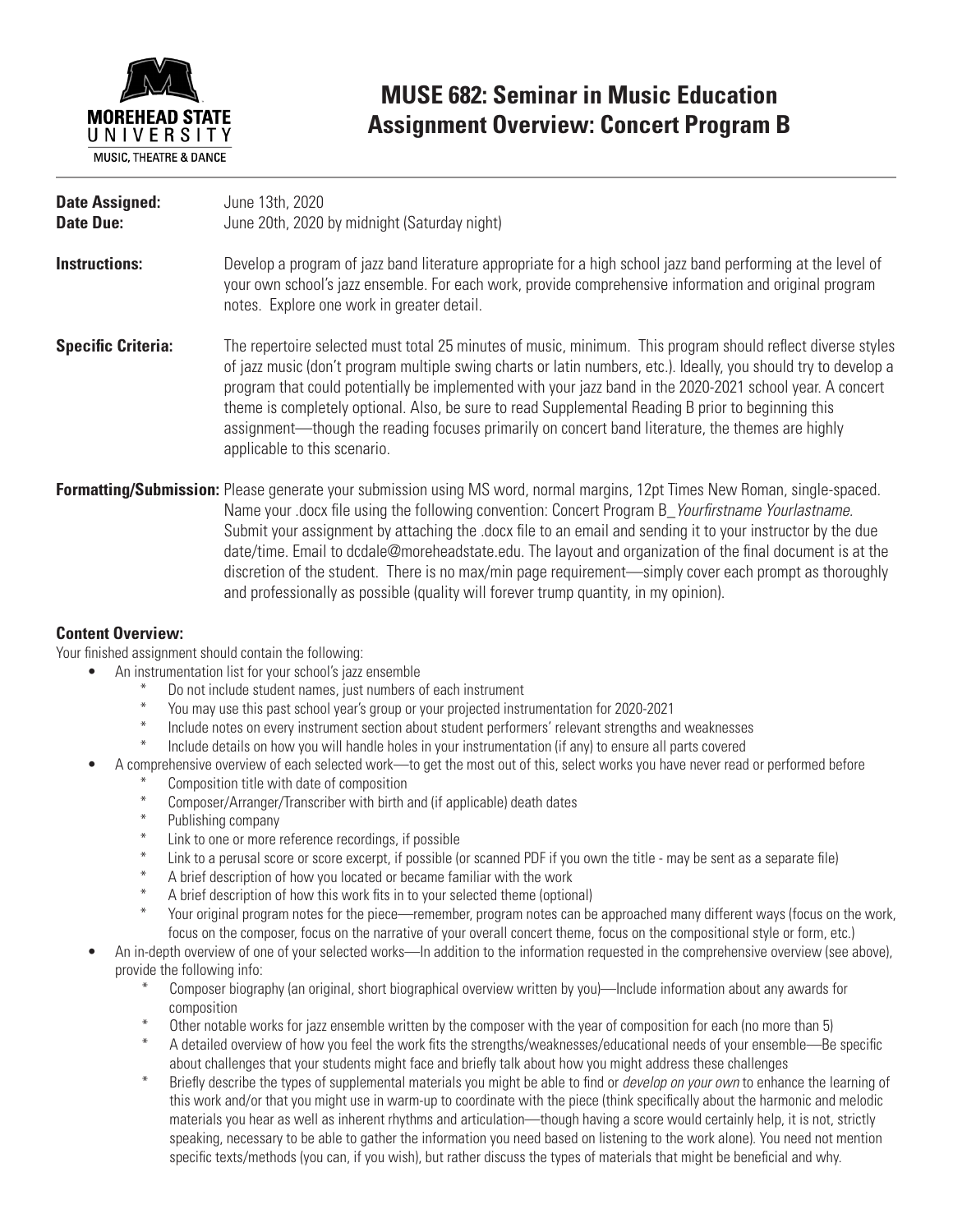## **GETTING STARTED WITH THE ASSIGNMENT**

#### **Finding Repertoire:**

Though this has become significantly easier in the age of the Internet and resources like YouTube, Spotify, etc., there can still be challenges to finding enough information about a piece to make an informed decision about whether or not to program it. Here are a few suggestions to get you started:

- Publisher websites there are dozens upon dozens of publishers of band music and almost all have interactive sites now that often allow for full or limited score perusal and in many cases, they also have sound recordings. A word of caution—such companies are in the business of selling music and that interest doesn't always align with ensuring a quality, educationally sound experience for your students. BE DISCERNING. Don't take "Editor's Picks" or featured works on their websites at face value—dig deeper!
- Composer/Arranger websites start by exploring the websites of recent composers whose work you have programmed. Many of these have full perusal scores and sound files. Two that come immediately to ming are John Mackey (ostimusic.com) and Julie Giroux (now on musicapropria.com with four other composers).
- Music dealers websites obviously, J. W. Pepper and others want to sell you music, and they have lots of it to sell, but you can search for pieces using a variety of filters to help you limit the number of works you need to review when selecting your program. JWPepper also has an area where you can search the concert assessment lists from other states (under "Sevices" on jwpepper.com).
- TMPJ Series The *Teaching Music Through Performance in Jazz* series is a really useful tool, as I'm sure you are aware. There are currently three volumes (one devoted exclusively to beginning jazz bands)
- Check out the Jazz Ambassadors at the Army Field Band website. The have a program called "Perspectives" that provides FREE music and resources for school jazz bands, grade 1-6. https://www.armyfieldband.com/education/perspectives
- Your school's music library sometimes, just taking the time to peruse what you already have can lead to the discover of the perfect piece for the next program.
- There's a pretty good set of sources on the Fredonia website (https://www.fredonia.edu/about/rockefeller-arts-center/big-band).
- There are literally dozens of other ways to locate music and multiple texts on the subject (happy to recommend some, if you are interested), but the list above is a great starting point.

#### **Criteria for Selecting a Work:**

 Similar to the what I shared about criteria for selecting works for the concert ensemble, picking the "right" work for your jazz ensemble is more involved than many believe. The way I think about it is that, if I don't perform my due diligence and select quality works that present all musicians an optimal degree of challenge (may not be possible on a single work, but should certainly be over a whole program), then I have either set them up for boredom, frustration, or both. Also like concert band, developing your ear for quality jazz music is essential. Start with recordings of exceptional ensembles of a similar format to your own school jazz band (likely, Big Band)—the military jazz bands, Lincoln Center, North Texas One O'Clock Lab Band, Stan Kenton, Glen Miller, etc. Depending on the style of jazz you select, the list of ensembles may change (though many groups perform a variety of literature). There really isn't a shortcut to developing you ear for quality literature. Also just like with Concert Band, look at what has been performed by groups features at conferences/festivals. Check out pieces performed by our All-State Jazz groups.

 Know your musicians and what they can do/can't do yet. If your school jazz program is like most, you rehearse a fraction of what your concert groups rehearse each week (if that isn't the case, awesome!). Temper your idea of optimal challenge in light of this shorter rehearsal time. The key (always) is to find that "Goldilocks Zone" where your students will be engaged and appropriately challenged. Don't be afraid to push them, but don't set them up for failure by being unrealistic in your expectations. At the same time, don't program literature that doesn't challenge your group just for the sake of a guaranteed successful performance—it will mean little to you or them, even if the audience loves it.